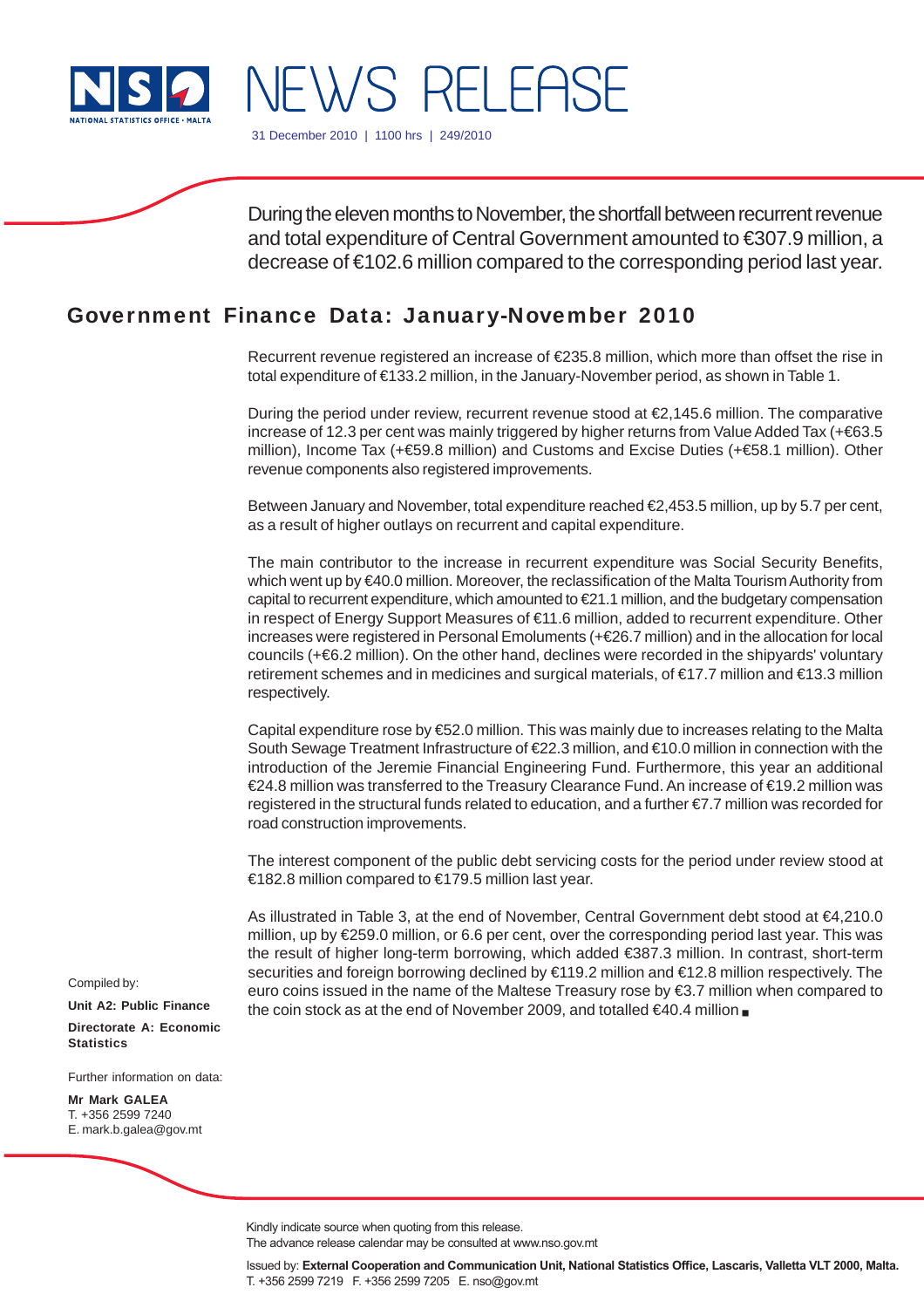|                                     | Jan-Nov      | Jan-Nov    | Jan-Nov    | Jan-Nov 2010 /<br><b>Jan-Nov 2009</b> |          |  |  |
|-------------------------------------|--------------|------------|------------|---------------------------------------|----------|--|--|
| <b>Description</b>                  | 2008<br>2009 |            | 2010       | <b>Absolute</b><br>Change             | % change |  |  |
|                                     |              | € 000      |            |                                       |          |  |  |
| <b>Recurrent Revenue</b>            | 1,944,012    | 1,909,747  | 2,145,560  | 235,813                               | 12.3     |  |  |
| of which:                           |              |            |            |                                       |          |  |  |
| Grants                              | 25,284       | 45,473     | 63,152     | 17,679                                |          |  |  |
| <b>Customs and Excise</b>           | 161,734      | 92,713     | 150,805    | 58,092                                |          |  |  |
| Value added Tax                     | 410,897      | 392,074    | 455,528    | 63,454                                |          |  |  |
| Income Tax                          | 579,330      | 589,061    | 648,855    | 59,794                                |          |  |  |
| Social Security                     | 419,193      | 437,135    | 457,178    | 20,043                                |          |  |  |
| Others                              | 347,574      | 354,291    | 370,042    | 15,751                                |          |  |  |
| <b>Total Expenditure</b>            | 2,214,967    | 2,320,215  | 2,453,451  | 133,236                               | 5.7      |  |  |
| consisting of:                      |              |            |            |                                       |          |  |  |
| <b>Recurrent Expenditure</b>        | 1,839,322    | 1,929,936  | 2,007,782  | 77,847                                | 4.0      |  |  |
| of which:                           |              |            |            |                                       |          |  |  |
| Education                           | 109,685      | 113,748    | 120,189    | 6,441                                 |          |  |  |
| Social Security (benefits)          | 569,235      | 634,743    | 674,704    | 39,961                                |          |  |  |
| Others                              | 1,160,403    | 1,181,445  | 1,212,889  | 31,444                                |          |  |  |
| Interest Payments                   | 181,126      | 179,490    | 182,831    | 3,341                                 | 1.9      |  |  |
| Capital Expenditure                 | 194,518      | 210,790    | 262,837    | 52,048                                | 24.7     |  |  |
| of which:                           |              |            |            |                                       |          |  |  |
| Productive Investment               | 47,977       | 69,316     | 53,204     | $-16, 112$                            |          |  |  |
| Infrastructure                      | 95,969       | 94,945     | 165,040    | 70,095                                |          |  |  |
| Social                              | 50,573       | 46,528     | 44,593     | $-1,935$                              |          |  |  |
| <b>Balance of recurrent revenue</b> |              |            |            |                                       |          |  |  |
| and total expenditure               | $-270,955$   | $-410,468$ | $-307,891$ | 102,577                               | $-25.0$  |  |  |
| <b>Financial Transactions</b>       |              |            |            |                                       |          |  |  |
| consisting of:                      |              |            |            |                                       |          |  |  |
| Revenue                             |              |            |            |                                       |          |  |  |
| Loans                               | 285,735      | 455,793    | 577,687    | 121,894                               |          |  |  |
| Receipts from Sale of Shares        | 0            | 0          | 0          | 0                                     |          |  |  |
| Other extraordinary receipts        | 33,318       | 2,795      | 0          | $-2,795$                              |          |  |  |
| Expenditure                         |              |            |            |                                       |          |  |  |
| Contribution to Sinking Fund        | 18,199       | 16,968     | 8,023      | $-8,944$                              |          |  |  |
| <b>Equity Acquisition</b>           | 6,500        | 541        | 200        | $-341$                                |          |  |  |
| Repayment of Loan                   | 93,176       | 251,164    | 191,242    | $-59,922$                             |          |  |  |
| Loans                               | 0            | 0          | 19,770     | 19,770                                |          |  |  |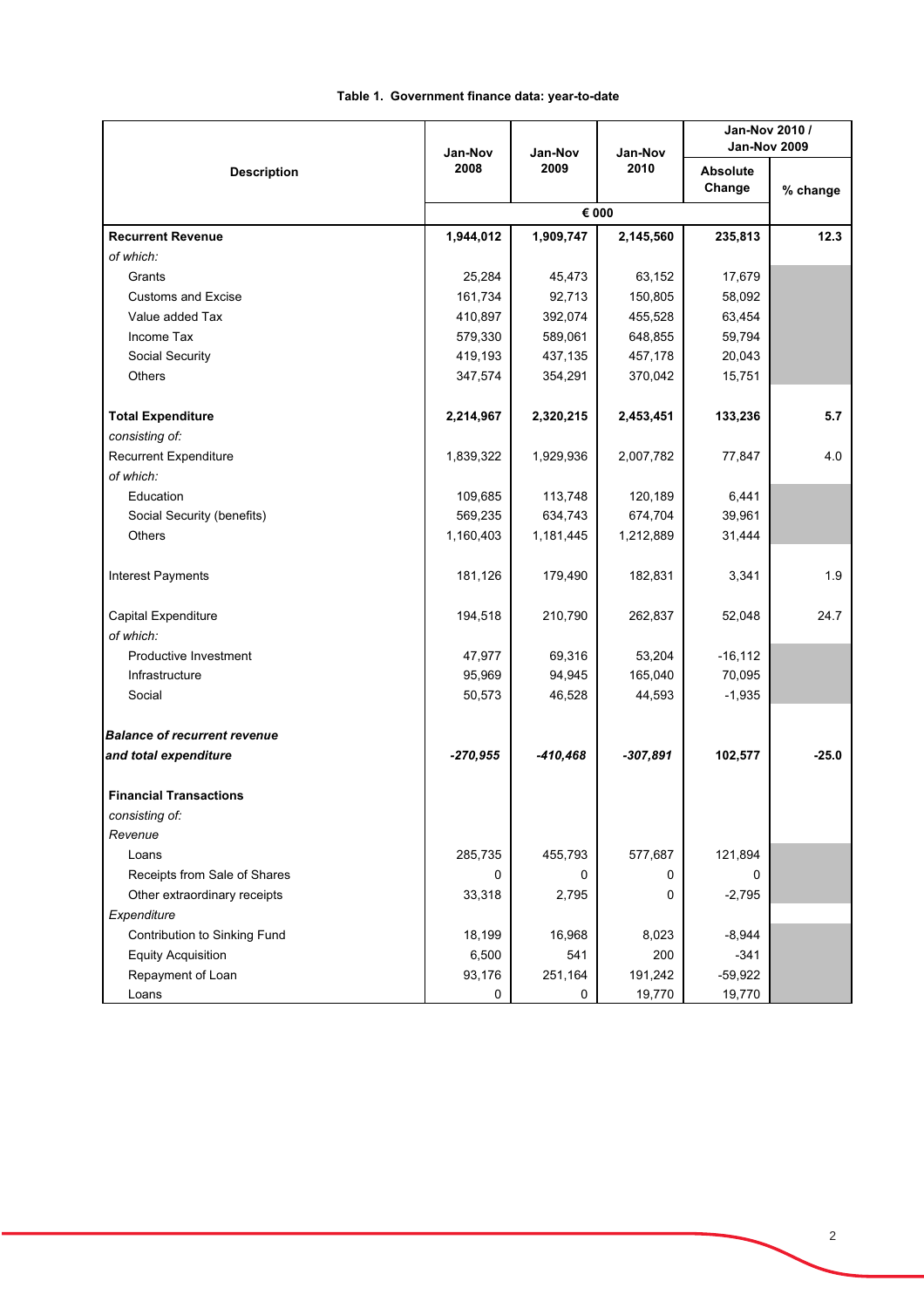|                                     | November<br>November<br>2008<br>2009 |           | <b>November</b> | Nov 2010 / Nov 2009       |          |
|-------------------------------------|--------------------------------------|-----------|-----------------|---------------------------|----------|
| <b>Description</b>                  |                                      |           | 2010            | <b>Absolute</b><br>Change | % change |
|                                     |                                      |           |                 |                           |          |
| <b>Recurrent Revenue</b>            | 156,133                              | 146,328   | 261,092         | 114,764                   | 78.4     |
| of which:                           |                                      |           |                 |                           |          |
| Grants                              | 4,552                                | 185       | 25,332          | 25,146                    |          |
| <b>Customs and Excise</b>           | 14,784                               | 6,935     | 14,989          | 8,054                     |          |
| Value added Tax                     | 29,661                               | 31,764    | 102,645         | 70,880                    |          |
| Income Tax                          | 37,154                               | 42,891    | 52,995          | 10,105                    |          |
| Social Security                     | 40,649                               | 38,512    | 39,279          | 767                       |          |
| Others                              | 29,333                               | 26,041    | 25,853          | $-189$                    |          |
| <b>Total Expenditure</b>            | 183,929                              | 228,763   | 229,469         | 707                       | 0.3      |
| consisting of:                      |                                      |           |                 |                           |          |
| <b>Recurrent Expenditure</b>        | 156,639                              | 200,654   | 199,864         | -790                      | $-0.4$   |
| of which:                           |                                      |           |                 |                           |          |
| Education                           | 9,231                                | 10,057    | 11,540          | 1,483                     |          |
| Social Security (benefits)          | 45,216                               | 78,769    | 84,342          | 5,573                     |          |
| Others                              | 102,191                              | 111,827   | 103,981         | $-7,846$                  |          |
| <b>Interest Payments</b>            | 14,054                               | 9,332     | 13,079          | 3,747                     | 40.2     |
| Capital Expenditure                 | 13,237                               | 18,777    | 16,527          | $-2,250$                  | $-12.0$  |
| of which:                           |                                      |           |                 |                           |          |
| Productive Investment               | 3,260                                | 4,222     | 380             | $-3,843$                  |          |
| Infrastructure                      | 6,803                                | 11,405    | 9,329           | $-2,076$                  |          |
| Social                              | 3,174                                | 3,149     | 6,818           | 3,669                     |          |
| <b>Balance of recurrent revenue</b> |                                      |           |                 |                           |          |
| and total expenditure               | $-27,796$                            | $-82,434$ | 31,623          | 114,057                   | $-138.4$ |
| <b>Financial Transactions</b>       |                                      |           |                 |                           |          |
| consisting of:                      |                                      |           |                 |                           |          |
| Revenue                             |                                      |           |                 |                           |          |
| Loans                               | 0                                    | 100,000   | 98,785          | $-1,215$                  |          |
| Receipts from Sale of Shares        | 0                                    | 0         | 0               | 0                         |          |
| Other extraordinary receipts        | 0                                    | 2,795     | 0               | $-2,795$                  |          |
| Expenditure                         |                                      |           |                 |                           |          |
| Contribution to Sinking Fund        | 0                                    | 8,484     | 0               | $-8,484$                  |          |
| <b>Equity Acquisition</b>           | 0                                    | 0         | 0               | 0                         |          |
| Repayment of Loan                   | 0                                    | 0         | 34,941          | 34,941                    |          |
| Loans                               | 0                                    | 0         | 0               | 0                         |          |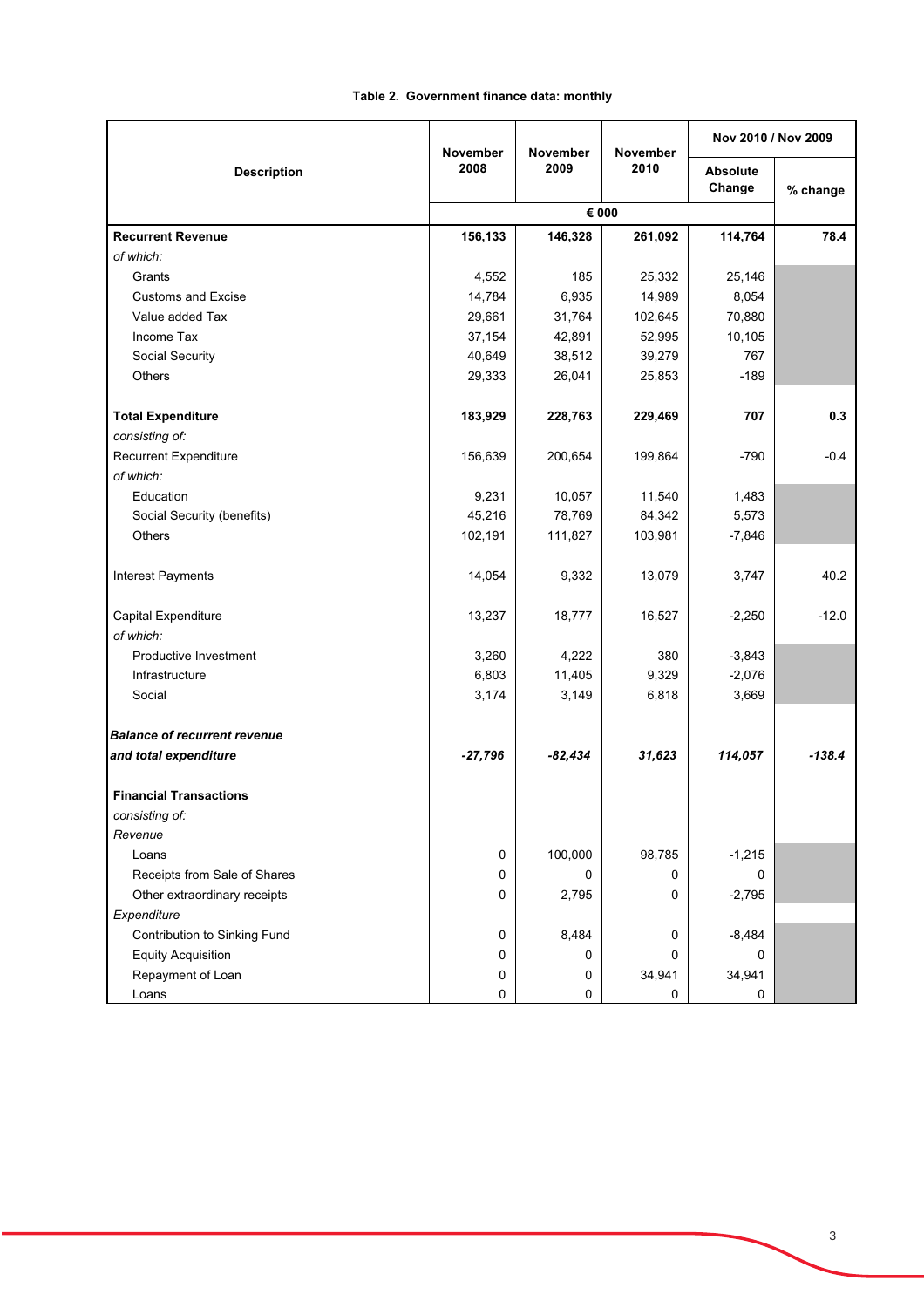### **Table 3. Government debt**

|                                               |                         |                         |                         | Nov 2010 / Nov 2009       |          |
|-----------------------------------------------|-------------------------|-------------------------|-------------------------|---------------------------|----------|
| <b>Description</b>                            | <b>November</b><br>2008 | <b>November</b><br>2009 | <b>November</b><br>2010 | <b>Absolute</b><br>Change | % change |
|                                               | € 000                   |                         |                         |                           |          |
| <b>Gross Government Debt</b>                  | 3,520,796               | 3.950.955               | 4,209,951               | 258.996                   | 6.6      |
| of which:                                     |                         |                         |                         |                           |          |
| <b>Treasury Bills</b>                         | 358,497                 | 534,651                 | 415,484                 | $-119,167$                |          |
| Government Stock                              | 2,962,466               | 3,224,184               | 3,611,457               | 387,273                   |          |
| Foreign Loans Outstanding                     | 117.364                 | 103.401                 | 90.591                  | $-12.810$                 |          |
| Other debt assumptions                        | 56,880                  | 56.408                  | 56,397                  | $-11$                     |          |
| MGSF investments in Government Debt           | -4,742                  | $-4,341$                | $-4,341$                | $\Omega$                  |          |
| Euro Coins issued in the name of the Treasury | 30,332                  | 36,652                  | 40,363                  | 3,711                     |          |

Source: Central Bank of Malta

|                                            | Jan-Nov   | Jan-Nov   | Jan-Nov   | Jan-Nov 2010 /<br><b>Jan-Nov 2009</b> |          |
|--------------------------------------------|-----------|-----------|-----------|---------------------------------------|----------|
| <b>Description</b>                         | 2008      | 2009      | 2010      | <b>Absolute</b><br>Change             | % change |
|                                            |           |           | € 000     |                                       |          |
| <b>Revenue</b>                             |           |           |           |                                       |          |
| <b>Customs and Excise Duties</b>           | 161,734   | 92,713    | 150,805   | 58,092                                |          |
| Licences, Taxes and Fines                  | 200,216   | 216,425   | 199,583   | $-16,842$                             |          |
| <b>Income Tax</b>                          | 579,330   | 589,061   | 648,855   | 59,794                                |          |
| Value added Tax                            | 410,897   | 392,074   | 455,528   | 63,454                                |          |
| Fees of Office                             | 41,825    | 39,012    | 32,189    | $-6,823$                              |          |
| <b>Reimbursements</b>                      | 20,635    | 19,237    | 17,610    | $-1,628$                              |          |
| <b>Public Corporations</b>                 | 4,386     | $\Omega$  | 0         | 0                                     |          |
| <b>Central Bank of Malta</b>               | 28,691    | 41,615    | 45,634    | 4,019                                 |          |
| Rents                                      | 19,113    | 18,753    | 30,108    | 11,355                                |          |
| Dividends on Investment                    | 18,041    | 8,905     | 10,307    | 1,402                                 |          |
| Repayment of and Interest on loans         | 22        | 21        | 215       | 194                                   |          |
| Social Security                            | 419,193   | 437,135   | 457,178   | 20,043                                |          |
| Grants                                     | 25,284    | 45,473    | 63,152    | 17,679                                |          |
| Miscellaneous Receipts                     | 14,647    | 9,323     | 34,398    | 25,074                                |          |
| <b>Total Recurrent Revenue</b>             | 1,944,012 | 1,909,747 | 2,145,560 | 235,813                               | 12.3     |
| Receipts from Sale of Shares               | 0         | 0         | 0         | $\Omega$                              |          |
| Other extraordinary receipts               | 33,318    | 2,795     | 0         | $-2,795$                              |          |
| Loans                                      | 285,735   | 455,793   | 577,687   | 121,894                               |          |
| <b>Total Non-recurrent Revenue</b>         | 319,052   | 458,588   | 577,687   | 119,099                               |          |
| <b>Total Revenue</b>                       | 2,263,065 | 2,368,335 | 2,723,247 | 354,911                               | 15.0     |
|                                            |           |           |           |                                       |          |
| <b>Recurrent Expenditure</b>               |           |           |           |                                       |          |
| <b>Personal Emoluments</b>                 | 437,196   | 456,567   | 483,292   | 26,724                                |          |
| Operational and Maintenance Expenditure    | 88,993    | 96,169    | 98,344    | 2,175                                 |          |
| Programmes and Initiatives                 | 1,167,956 | 1,228,573 | 1,267,561 | 38,988                                |          |
| <b>Contribution to Government Entities</b> | 145,178   | 148,626   | 158,586   | 9,959                                 |          |
| <b>Total Recurrent Expenditure</b>         | 1,839,322 | 1,929,936 | 2,007,782 | 77,847                                | 4.0      |

#### **Table 4. Revenue / Expenditure categories: year-to-date**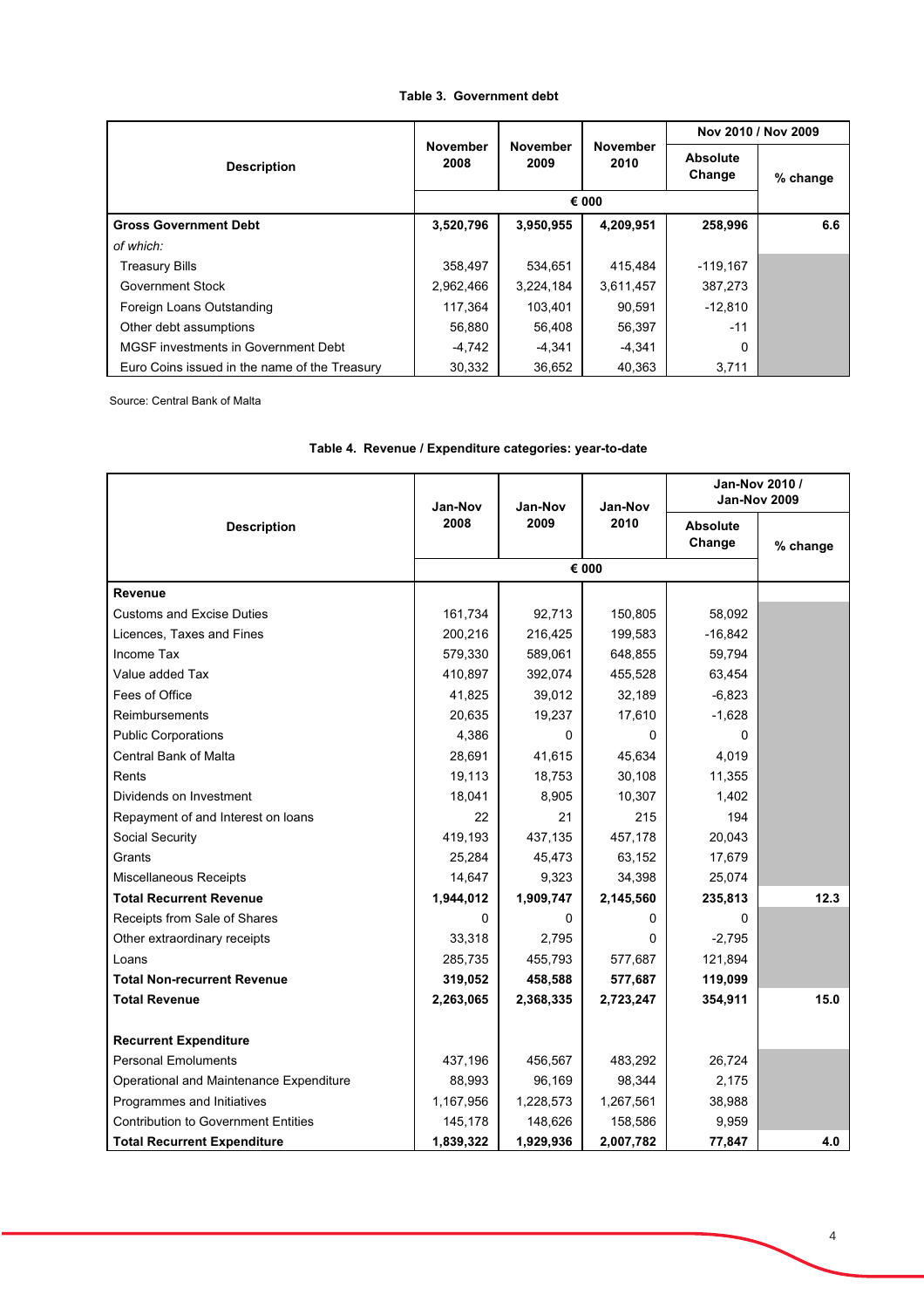|                                            |                         |                         | November<br>2010 | Nov 2010 / Nov 2009       |          |
|--------------------------------------------|-------------------------|-------------------------|------------------|---------------------------|----------|
| <b>Description</b>                         | <b>November</b><br>2008 | <b>November</b><br>2009 |                  | <b>Absolute</b><br>Change | % change |
|                                            |                         |                         | € 000            |                           |          |
| Revenue                                    |                         |                         |                  |                           |          |
| <b>Customs and Excise Duties</b>           | 14,784                  | 7,935                   | 14,989           | 7.054                     |          |
| Licences, Taxes and Fines                  | 20,615                  | 19,093                  | 13,825           | $-5,268$                  |          |
| Income Tax                                 | 37,154                  | 42,891                  | 52,995           | 10,105                    |          |
| Value added Tax                            | 29,661                  | 31,764                  | 102,645          | 70,880                    |          |
| Fees of Office                             | 4,189                   | 1,839                   | 2,667            | 828                       |          |
| Reimbursements                             | 1,566                   | 2,501                   | 1,913            | $-588$                    |          |
| <b>Public Corporations</b>                 | 0                       | 0                       | 0                | $\Omega$                  |          |
| <b>Central Bank of Malta</b>               | 0                       | 0                       | 0                | <sup>0</sup>              |          |
| Rents                                      | 744                     | 966                     | 765              | $-201$                    |          |
| Dividends on Investment                    | 1,194                   | 0                       | $\Omega$         | $\Omega$                  |          |
| Repayment of and Interest on loans         | 1                       | 2                       | 6                | 5                         |          |
| Social Security                            | 40,649                  | 38,512                  | 39,279           | 767                       |          |
| Grants                                     | 4,552                   | 185                     | 25,332           | 25,146                    |          |
| Miscellaneous Receipts                     | 1,025                   | 641                     | 6,678            | 6,036                     |          |
| <b>Total Recurrent Revenue</b>             | 156,133                 | 146,328                 | 261,092          | 114,764                   | 78.4     |
| Receipts from Sale of Shares               | 0                       | 0                       | $\Omega$         | $\Omega$                  |          |
| Other extraordinary receipts               | 0                       | 2,795                   | $\Omega$         | $-2,795$                  |          |
| Loans                                      | 0                       | 100,000                 | 98,785           | $-1,215$                  |          |
| <b>Total Non-recurrent Revenue</b>         | 0                       | 102,795                 | 98,785           | $-4,010$                  |          |
| <b>Total Revenue</b>                       | 156,133                 | 249,124                 | 359,877          | 110,753                   | 44.5     |
| <b>Recurrent Expenditure</b>               |                         |                         |                  |                           |          |
| <b>Personal Emoluments</b>                 | 38,091                  | 40,576                  | 40,648           | 72                        |          |
| Operational and Maintenance Expenditure    | 4,821                   | 8,406                   | 8,599            | 193                       |          |
| Programmes and Initiatives                 | 99,099                  | 137,373                 | 139,914          | 2,541                     |          |
| <b>Contribution to Government Entities</b> | 14,628                  | 14,299                  | 10,702           | $-3,597$                  |          |
| <b>Total Recurrent Expenditure</b>         | 156,639                 | 200,654                 | 199,864          | $-790$                    | -0.4     |

## **Table 5. Revenue / Expenditure categories: monthly**